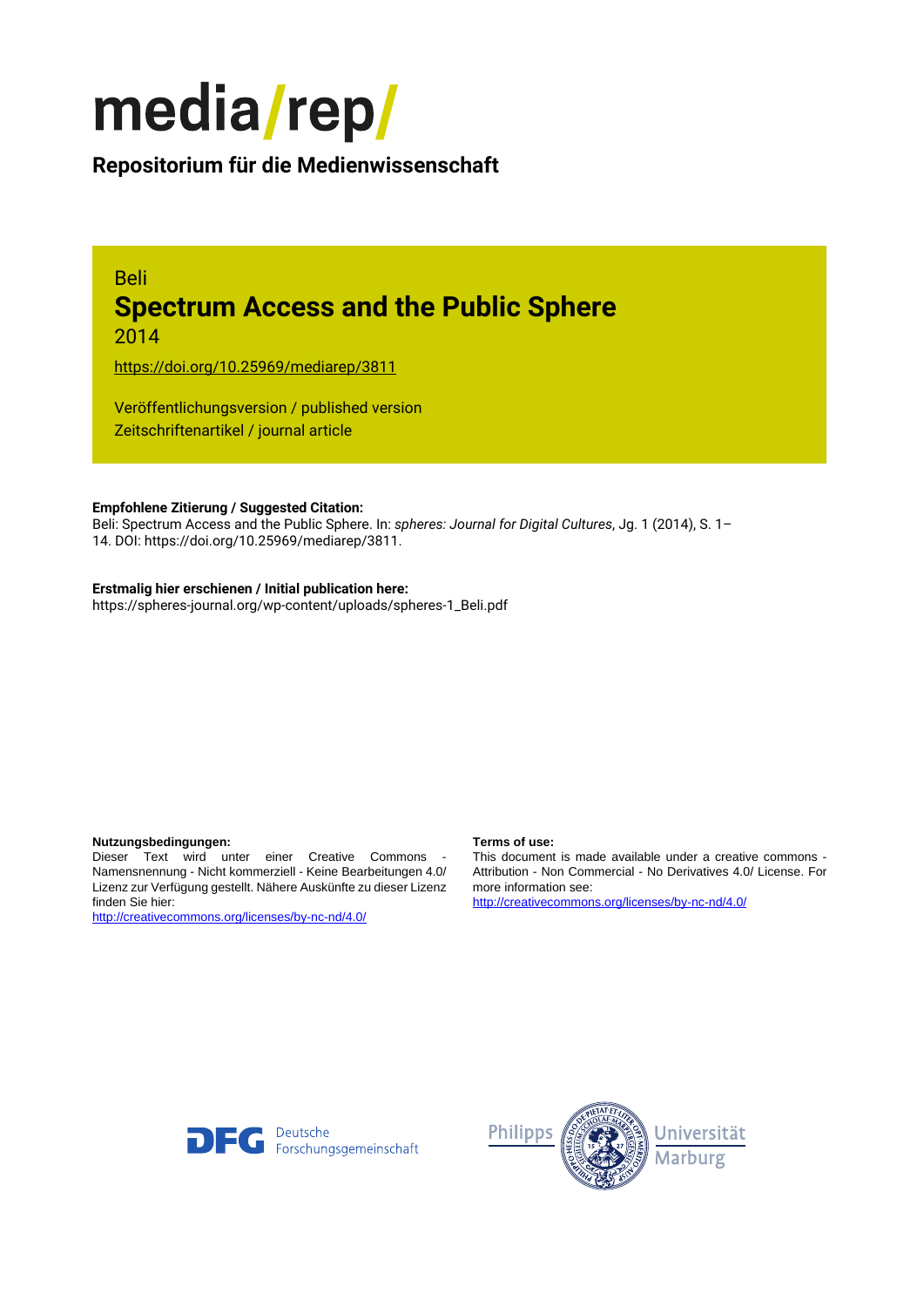

© the author(s) 2014 www.spheres-journal.org #1 *Politics after Networks*

**BELI** 

# **SPECTRUM ACCESS AND THE PUBLIC SPHERE**

In this time of peace, plenty, and the rule of law, it is less likely that you will be inconvenienced by barbarian horse archers than a planned bypass road that the local city council has not told you about. Or perhaps your country is secretly trading away food subsidies for increased export quotas. Though we are equal before the law, inconsistencies in its access remain. The ability to hear and make oneself heard is essential to find common ground, and common ground is a necessary prerequisite for action in a democracy.

The preeminent position of information depends upon the possibility to act on it. This was however, not always the case. Of the rights we enjoy, different ones could be credited to different things to different degrees, depending on where you are: the Magna Carta, the Dutch Revolt or perhaps Gandhi's Salt March. But wherever it may be, the fact that these rights are maintained today is largely due to the moderating influence of Habermas' bourgeois public sphere: the network of friends, neighbours and colleagues and the larger network of the county, city, state or country that share a connection. The existence of these networks in their modern form is immoderately due to certain special resources: ideas, material, and the one this article is about, whose access is to a greater or lesser extent controlled by one of the most powerful entities in history – the modern nation state. Though the dispersal of power originating from the principle of 'one man, one vote' is the most essential ingredient for democracy, power tends to resist dissolution. One way it does so is directly through the control of information; another is through the control of the resources required for the exchange of information.

Access to resources has been used as a differentiator to distinguish between stages of human advancement. Armchair historians colloquially use stone, bronze and iron because their respective wielders were the strongest in their time, progressively separating us from other apes and giving us mastery over the wild. Soon our technology made us the only apex predators worth fearing and fear made war a way of life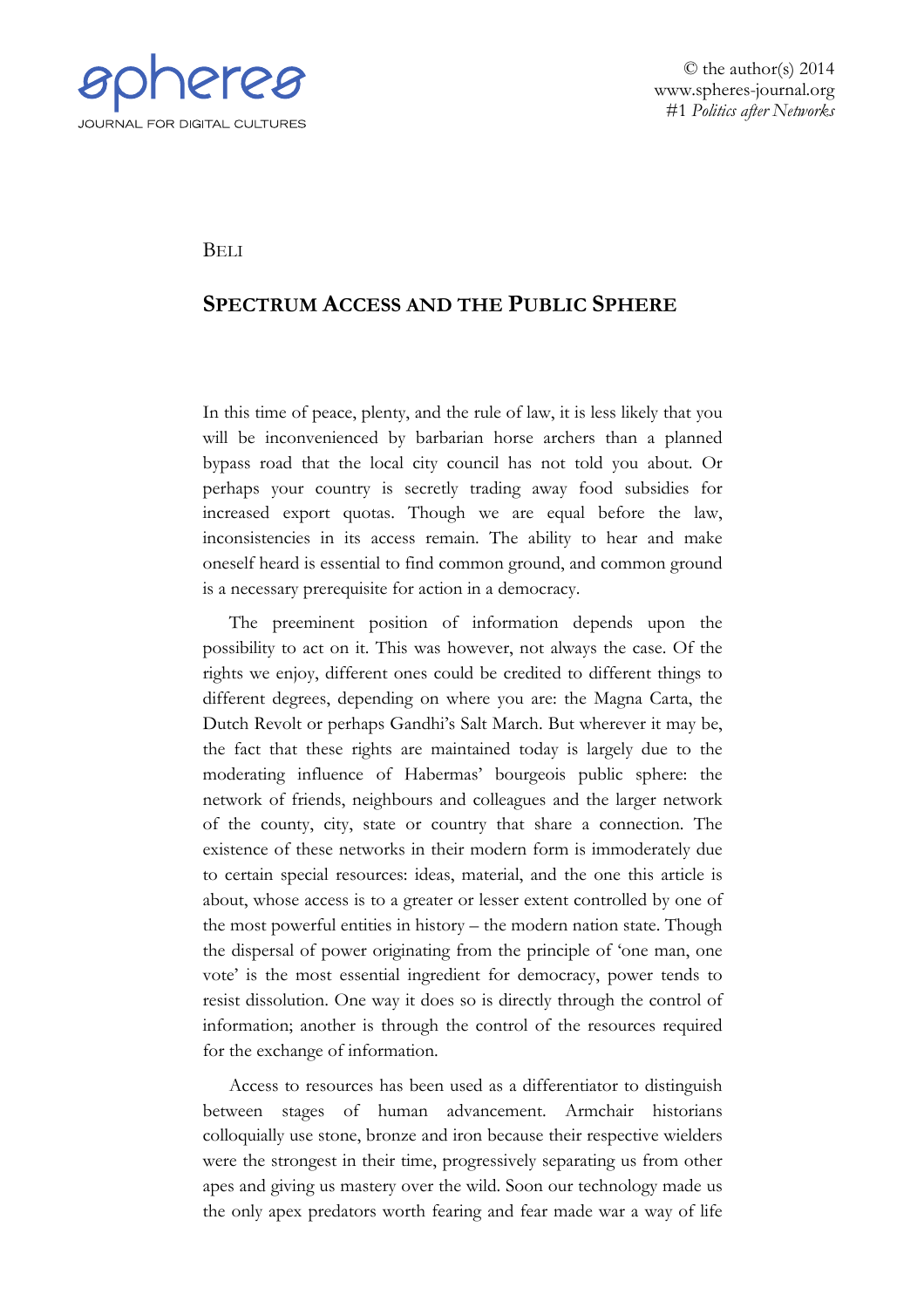for most of recorded history, because no amount of industrial production could substitute for mutual understanding.

The ability to hit things with other things is, thankfully, not our only distinction. Human curiosity and the desire to explore are natural counters to distrust, the springboard of conflict. But again, these like all positive urges can be manipulated and therefore the relationship between information and power has seldom been innocent, ranging from the World War II propaganda against the 'subhuman' enemy to the manufacturing of consent through modern broadcast media to legitimise wars of aggression, and the samizdat of peer-to-peer communication that undermined and continues to undermine those efforts on both sides, temporally speaking, of the fall of the Berlin Wall. The latter forms a contrast to broadcast media which, even if nominally independent, was expensive and had to be centrally operated, making it manipulable through bribery or coercion by entities with the money or power required to do so. The promise of new media is that it is harder to target at a single point. Though this feature is to some extent negated by walled gardens like Facebook, it has nonetheless left an imprint on the dawn of the 21st century. This time, however, it is more disruptive than destructive; it is not about revolution from the barrel but an evolution of the hegemonic nature of the public sphere through conversation and shared experiences; this, more than any before it, is the age of ideas, when the average plebeian has access to a far greater range of ideas than her counterpart from an age, or a century, or even fifty years ago. Credit must go to three things: first, the vanishing transaction cost of sharing on modern communication networks makes broadcasting virtually free. Second, inexpensive hardware: The ubiquity, resilience and dirt-cheapness of mobile phones have significantly increased the power – to organise and negotiate – of people from a large spectrum of incomes from around the world. The third and final reason could be held responsible for the fulfilment of the first two: the shift from government being 'planner and controller' to 'regulator and facilitator' of the resources required to communicate, progressively stepping back from telling people what to say, whom to say it to and what to say it with – in other words, stopping state censorship, refusing to impose information transit taxes and easing the manufacture of hardware by allowing optimal access to intellectual, material and human resources as well as a big enough slice of the radio spectrum.

## OLD HABITS, NEW CONCERNS

Back when pamphlets were the primary means of propagation, all that was needed to participate in any regulatory processes was a certain knowledge of human nature and the ability to use a quill. Though the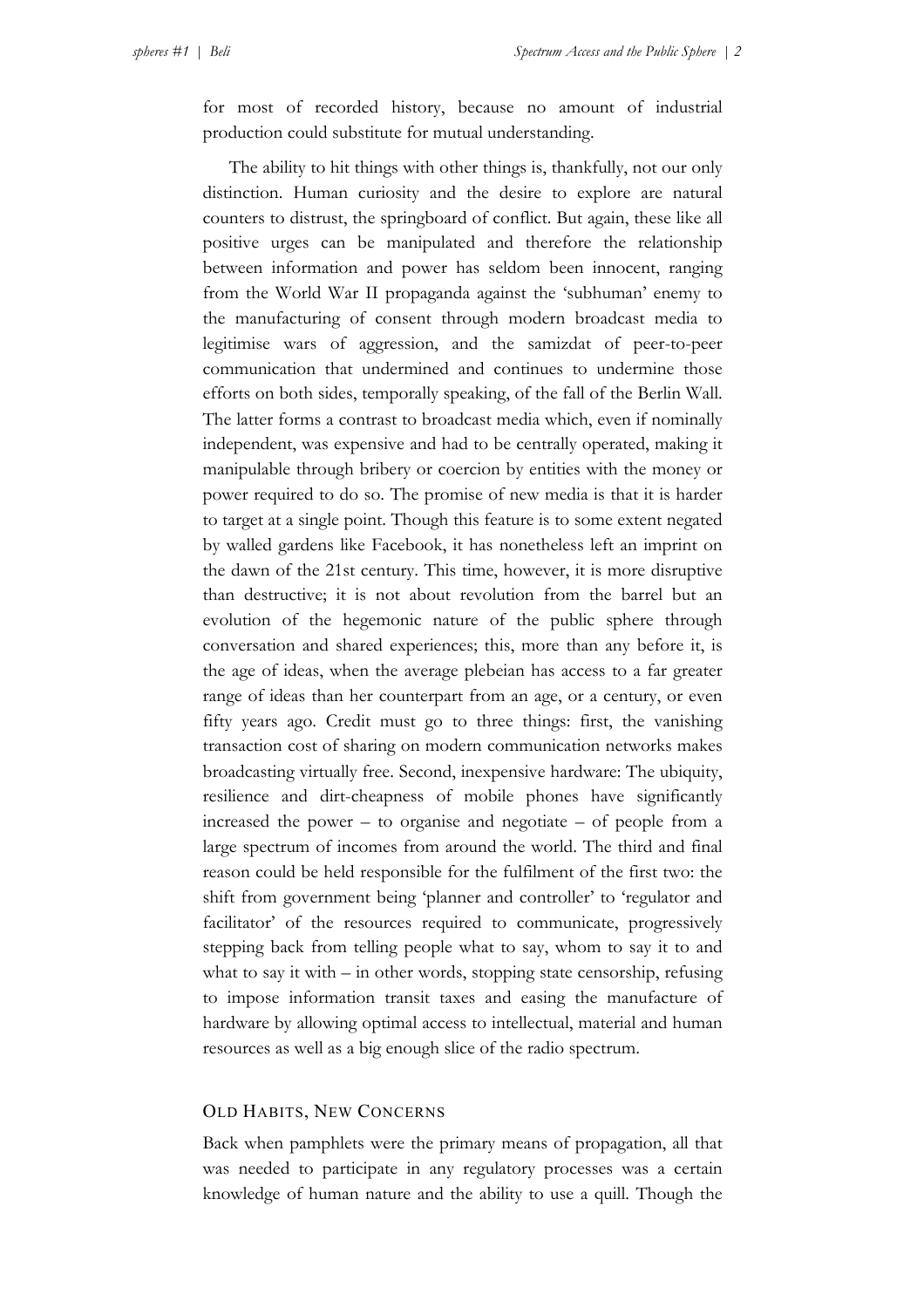former has not changed, the technology used to express it has changed spectacularly, and is now all but essential for those processes to work efficiently. Understanding and regulating this technology now requires multiple lifetimes spent studying all its facets. To know what is possible within the technical constraints of even something as specific as wireless internet or the client/server model, requires mental gymnastics, the likes of which the Enlightenment's scholars never imagined. The flavour of this change is elegantly expressed by Lawrence Lessig's *Code is Law*, where he talks about the encapsulation of law in the code that runs, among other things, the internet.<sup>1</sup> Our anonymity (or lack thereof), for instance, depends upon that code, and once that code has become part of a standard, we are stuck with our choices. We will look at something similar: how we code our access to a public resource – the radio spectrum – into regulation, and how that could influence the way we communicate and in doing so, our relation to corporate power and the state. Some, who at an earlier age might have shaped this relation, have of late become suspicious about things they do not understand.

The realpolitik of resources and control has habitually used – and tainted – the discourse about the extent of power that a sovereign state should be able to exercise with respect to its citizens. So although expanding and enhancing the public sphere everywhere is of obvious interest to every liberal citizen, the route to doing so is a delicate one.

The solution lies in the very broadening of the public sphere that technology provides. It has had a clear line of progression from Radio Free Europe to CNN's embedded journalism through the Western coverage of the Syrian crisis and the non-coincidental rise of Russia Today, the Occupy movement and hashtag revolutions: the genie has slipped the grip of the State – any state. The latter has only been possible because unlike the limited choice available on traditional terrestrial broadcast, distributed networks give people true choice – opposed by things like paywalls, copyright and proprietary standards. They have also been instrumental in breaching the wall that separates 'us' and 'them' for those with access – a sort of reverse ghettoization. In India, local FM radio stations like the one run [by SECMOL](http://www.secmol.org/) in the northern Indian state of Ladakh, have allowed young people in poor, underserviced areas to transcribe their own experiences into the national public discourse. It also helped them to identify broader local trends from anecdotal experience ("so you don't have teachers in your school either?"), enabling them to police their own local government.

<sup>1</sup> By which one could mean either the actual code or the protocols: cp. Lawrence Lessig, *Code: Version 2.0*, New York NY, Basic Books, 2006.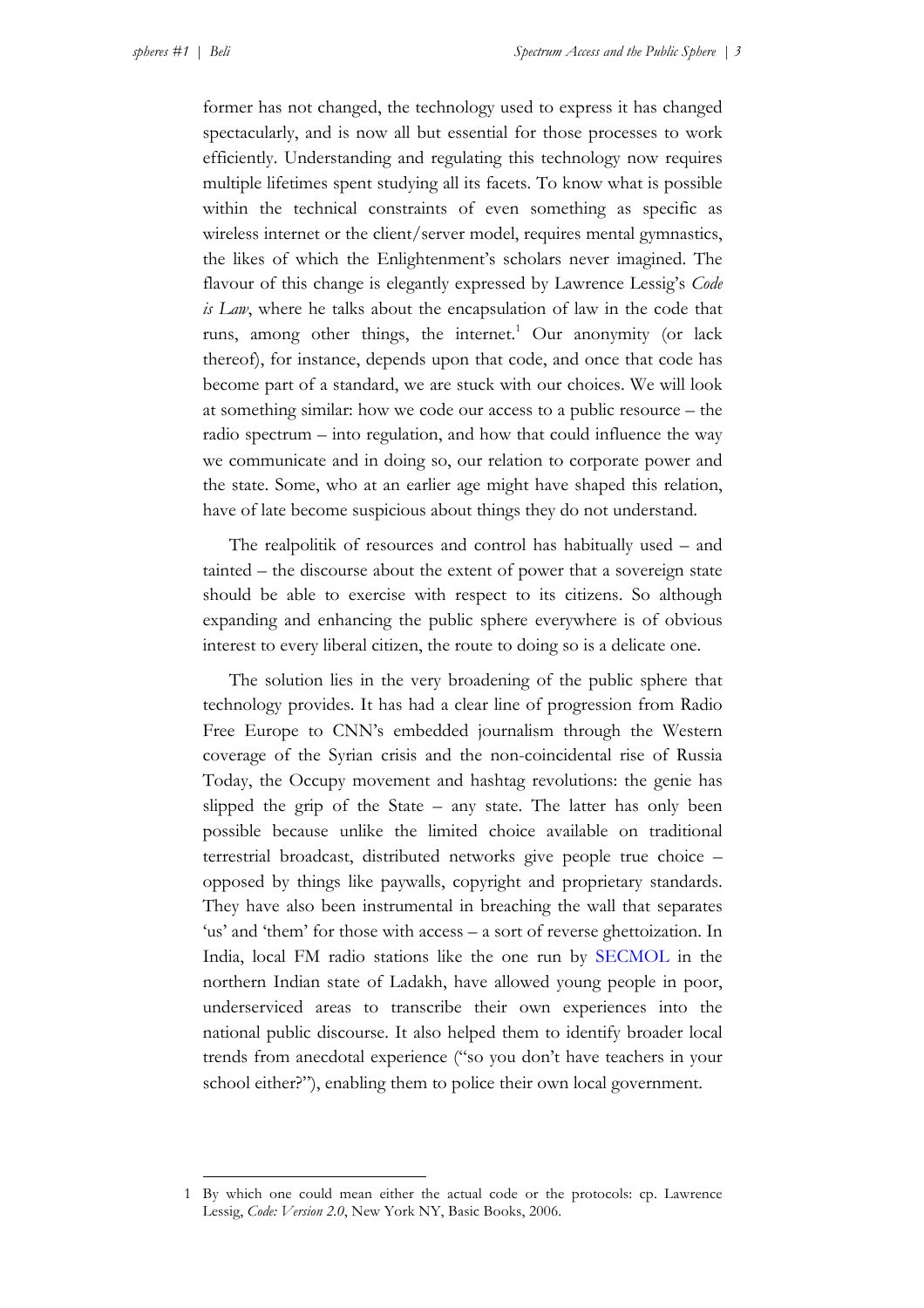## ELITES AND ELITISM

Let us look at two organisations working for the enlargement of the public sphere in India but targeting completely different demographics. Not long ago, the Bangalore-based NGO [Janaagraha](http://www.janaagraha.org/) launched the app [IChangeMyCity](http://www.ichangemycity.com), whose purpose was to enable citizens to provide the city corporation, which is responsible for the creation and maintenance of infrastructure, with feedback on whether or not contractors it employed to fix stuff, actually fixed the stuff they were supposed to. Some might accuse Janaagraha of being elitist, because the app only runs on smartphones and needs a data plan; however, not long after it was released, smartphones assembled in India that cost under \$100 began to appear in the market. This still excluded all the people who do not have smartphones. It turns out that those devices' GPS chip is key. Though it is possible in principle for users to simply call in and send their coordinates triangulated using their cellular operator's nearby towers, cellular operators do not give away that data freely, and buying it would greatly increase the cost of the scheme. Because location data is outside the public sphere, poorer users are excluded from this particular method of governance.

CGNet Swara<sup>2</sup> facilitates citizen journalism from people living in central India, who otherwise have no way of being noticed by the media. Anyone can call in and narrate their experiences, which will then be transcribed and transferred onto CGNet's website – and thereby into the public sphere as it exists in the cities. What does this say about elitism? The benefit accrued by this act is twofold: firstly, city dweller elites could understand the point of view of the people from the rural heartland, under whose feet the coal which fuels the power plants that power their internet connection, lies. And secondly, the elites (by their position and numbers) could influence state policy; they are the public sphere.

It is gratifying for non-anarchists to see common desires expressed in both portals, intersect with concerns about government not delivering on promises about infrastructure.<sup>3</sup> This is all the more true when it comes to radio technology and the use of spectrum, which I will talk about in the second part of this article. The fact that we can see

<sup>2</sup> CG stands for Central Gondwanaland, the vast swathe of mostly forested central India with few or no towns and little in the way of civic infrastructure.

<sup>3</sup> And big-government advocates should note that none of this would have been possible without concentration of capital in corporations creating a market for International Business Machines' first mainframes, and the decrease in the production cost of computing technology due to research conducted by them and other manufacturers led to the 'invention' of the Personal Computer, a computing device that wealthy *individuals* could finally afford. It took a decade or two before computers became cheap enough for people to suggest one laptop per child as a societal duty. This has been the trend for technology as a whole, including the data- and wirelesscapable devices we are looking at.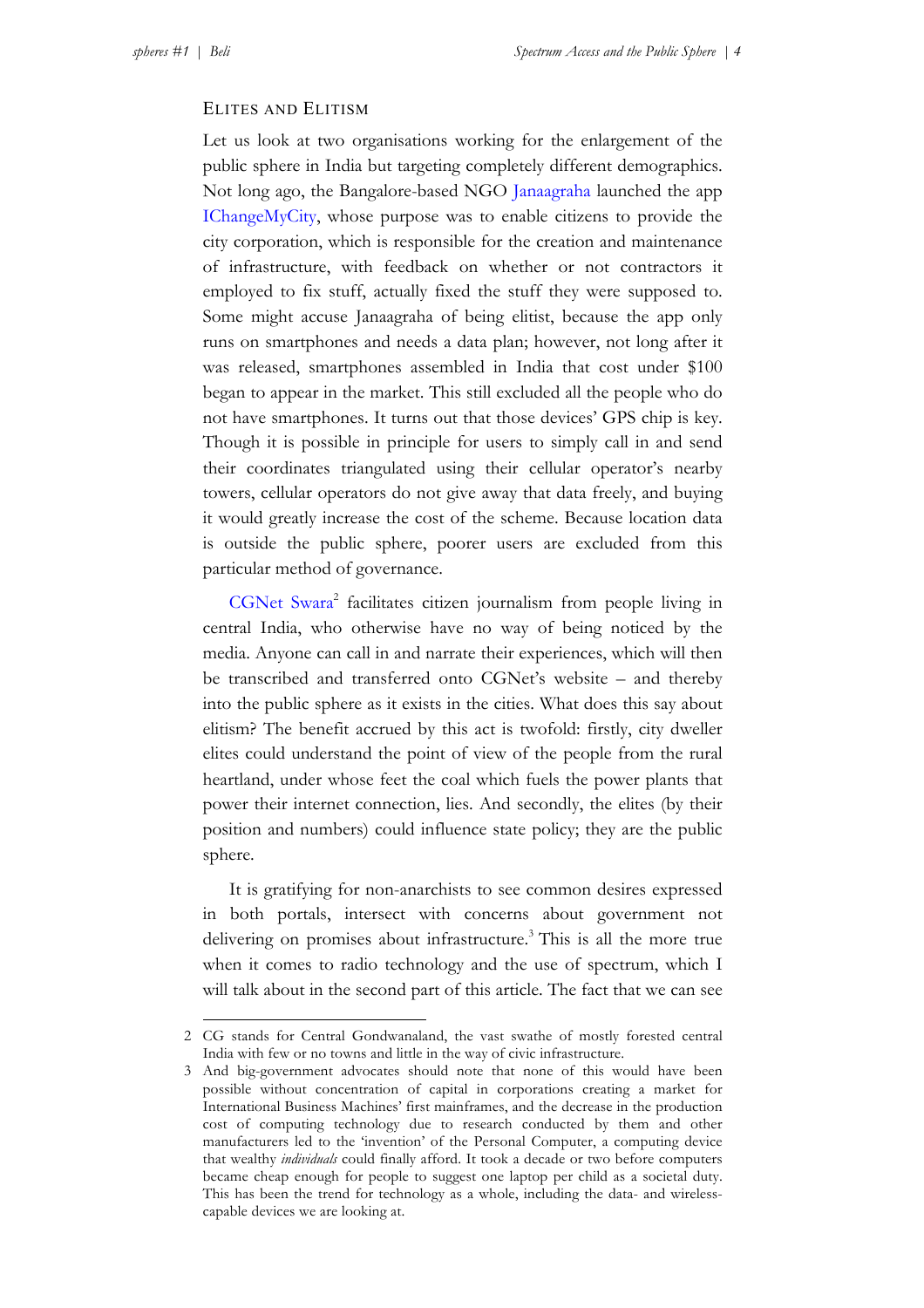this is a small if encouraging beginning made possible by current infrastructure. We will look at how that has come about – and the ways in which it can advance – in the second part of this article

## THE CHANGING LIMITS OF TECHNOLOGY

Quartz radios are exceedingly simple devices: essentially, they consist of a dipole antenna, an amplifier, and an apparatus to tune the resonant frequency of the antenna. DIY kits used to be commonplace, and it's one of the tragedies of the digital age that this early exposure to the innards of basic telecommunication no longer happens; you cannot take apart the digital circuitry of a GSM  $\text{chip}^4$  like you can do with a quartz radio.

But that is just the magic of progress: what used to require a powerhungry, room-filling computing beast in the 1950s, now fits on a single wafer of silicon. The system on a chip (SoC) of the present day is at the tip of a gigantic supply chain, whose roots range from crude oil (used in the manufacturing of plastic) to the microscopic but essential quantities of rare earths used to dope the semiconductor that makes up the chip itself. Improvements in capacity due to the increase in the average device's wavelength resolution (so that a smaller sliver of spectrum is reserved at any time or place for someone's call or video download) and improved codecs have allowed us to do more than continue making calls – we can now watch high definition on the move. But as the cost of each incremental improvement in spectral efficiency increases, just as CPU manufacturers went from making faster cores to putting more of them on a chip, telecom providers are beginning the move from kilometre-wide tower ranges to micro-, pico- and femto-cells – to put it simply, smaller coverage areas. We will try and gauge the impact of that evolution on the public sphere. We will also look at the impact of the convergence of the Plain Old Telephone Service (POTS) and the internet.

Radiated strength falls as the inverse square of the distance. In other words, if you are twice as far away from a broadcasting antenna, the signal strength seen by your phone is cut by a factor of four. This means that there is a maximum distance, a certain radius, beyond which your phone will not reliably pick up signals from that tower. Ideally we should be able to tile the city with circles (each centred around an antenna) so that you are always within that maximum operable radius of some tower, but since we cannot tile a plane with circles we use the

<sup>4</sup> GSM is the abbreviation for Global Systems for Mobile Communications and basically means a computer joined at the hip with a high-power, high resolution, twoway radio.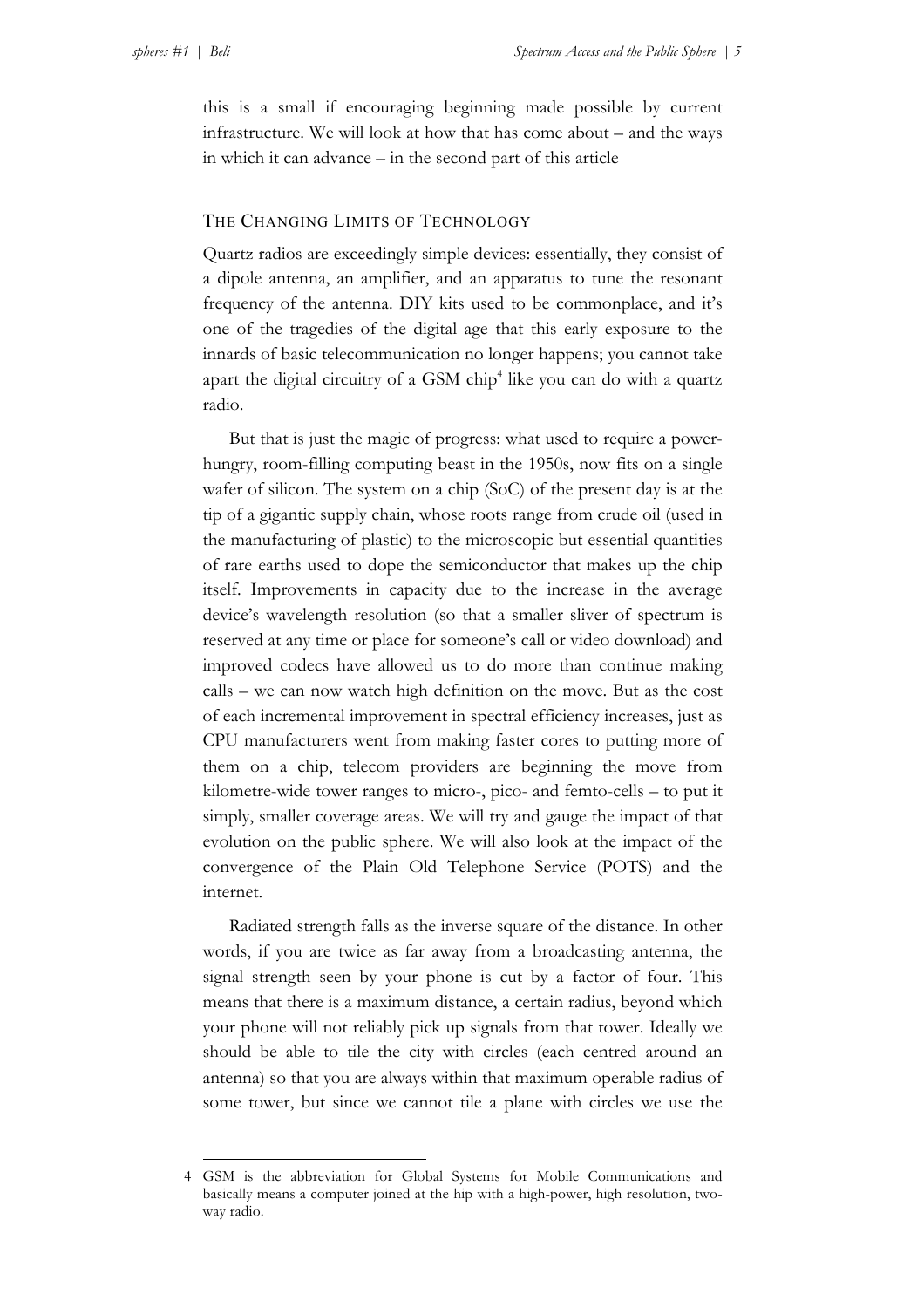next best shape – a hexagon, the kind of pattern you would see in a honeycomb.

Back when you had to reserve a frequency band to which you 'tuned' your cellular radio for the duration of your call, the coordinator of this tuning was the cell tower.<sup>5</sup> Coordination between neighbouring towers being too complex for the technology of the time, each tower was given its individual fiefdom – a chunk of spectrum that no neighbour could use – from which it could parcel out slivers to consumers for each call. How much spectrum would this need? The answer is related to the problem of colouring the hexagons in a honeycomb using as few colours as possible while still ensuring adjacent ones don't share a colour. A little thought will tell you that the smallest number needed to satisfy these conditions are four – colours, that is. In other words, if each hexagonal cell has 100 concurrent callers, each of whom need a 100 KHz channel, so that you need ten MHz per cell, you would only need 40 MHz to tile your plane with cells.

Multiple access technologies like Code Division Multiple Access (CDMA) do not need a separate frequency band for each caller; instead, they allocate a unique pseudorandom code that allows any particular user to see every other user's broadcast as noise as opposed to interference. While eliminating many of the problems of GSM (including reducing the burden of coordination and planning cell layouts) its spectral efficiency is still finite, and thus each honeycomb cell has an upper limit on the number of concurrent users. That was not a problem in the early days. When the first elusive mobile phone owners began to appear in city suburbs, antenna cost did not scale (down) with antenna power, and ownership was sparse – so getting the most powerful antennas to cover the largest area by putting them up on large, expensive towers was the logical choice. As mobile phone costs came down, the growth of the number of users per square kilometre used up the available spectrum. Though this was compensated for somewhat by the equipment's increase in spectral efficiency, it still was not enough. Then, coincidental with the coming of the Internet, new services appeared which now seem so essential that it is hard to imagine how we did without them – for navigation, communication, weather, news and websites dedicated to pictures of kittens. All of these involve the transfer of data, which requires spectral bandwidth. As consumer demand comes close to the capacity of old networks, it becomes financially viable for telephone companies to replace old network equipment, and old ideas, with new ones.

<sup>5</sup> Back when GSM technology came in. It still is the dominant technology for voice calls because of a combination of sunk costs by consumers as well as industry, and perhaps licensing issues.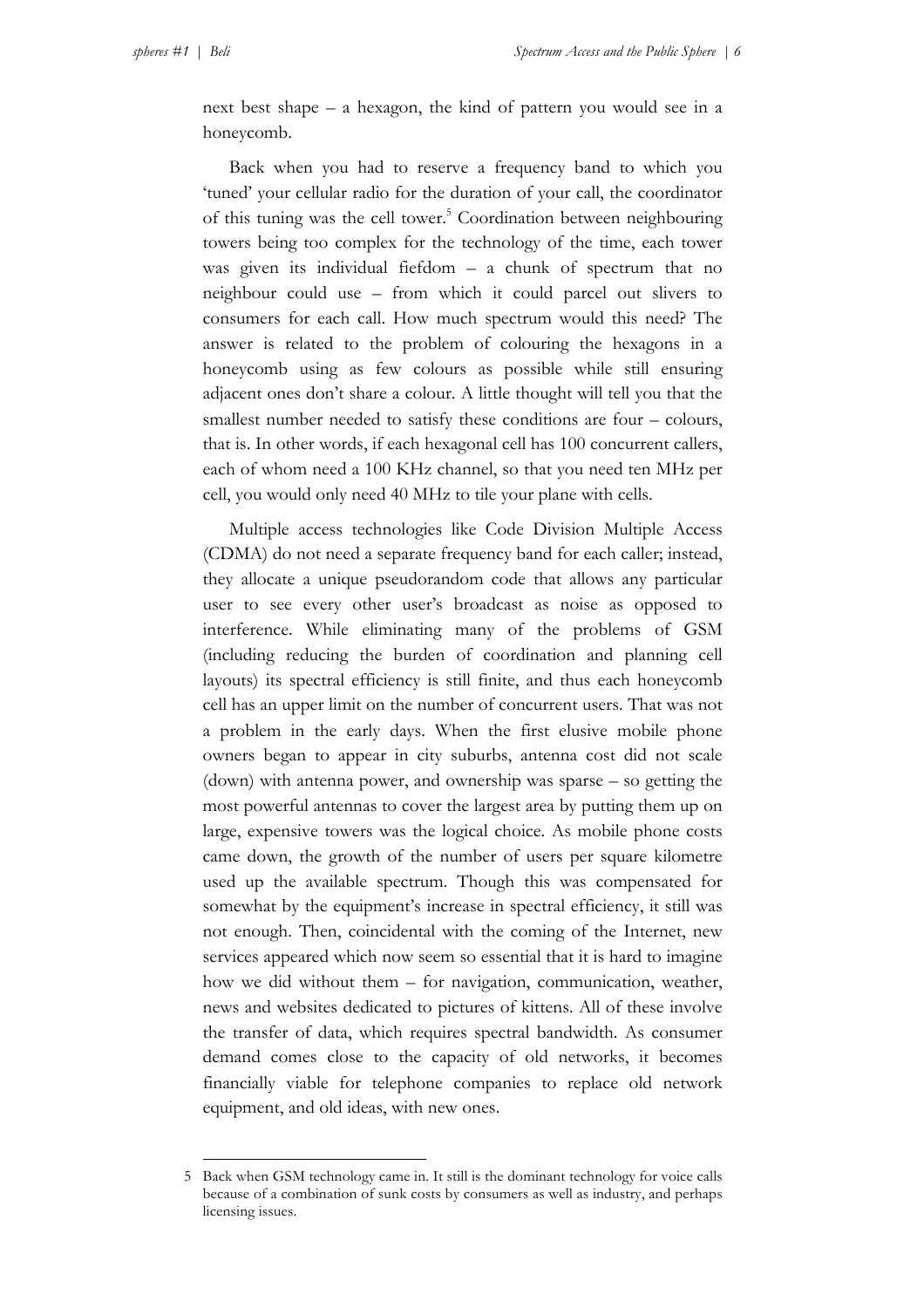Two radios sitting next to each other and transmitting at the same frequency would result in any listeners having an unfortunate experience. The same cannot be said about two adjacent telephone lines because each line's electronic signal is contained within it, as is the light passing through the fiber optic cables snaking from telephone exchanges to cellular towers around a city. Spectrum over the air is scarce, whereas bandwidth with more cables is not; and as our discussion about hexagons in honeycombs illustrates, there are no a priori constraints on the size of the cell. This means that bandwidth available in some specified area is limited only by the number of cells covering it, therefore more, smaller cells is the logical way to go. Wireless networks have thus been forced to scale down. Does this imply a shift in the balance of control and ownership between individuals and corporations?

## SCALE AND CENTRALISATION

The global communication infrastructure that you are using to read this, requires a nervous system of fiber optic conduits, whose multi-fiber spinal cord stretches across the Pacific and Atlantic oceans. Its manufacture, deployment and maintenance required massive investment from transnational consortia. Efficient topologies – both of the fibre-optic net backbone and of wireless data services – also need a relatively centralised client/server command structure. As a final nail in the coffin of individual control, the technologically imposed scarcity of spectral resources compels the state to intervene directly in the allocation of the resource itself, to the point where the state, purely from the requirement of coordination, effectively monopolises spectrum for telecommunications corporations.

This is the 21st century equivalent of outlawing individual control of the printing press, although one has to add an imaginary constraint which compels the state to do so, like if books from two separate presses kept on the same shelf were garbling the words of one another. Minus the fanciful talk, the analogy is apt because people are much more likely to communicate electronically than via printed pages; the state is now in control of the dominant medium of communication. But all that changed when the state allowed consumers to broadcast in certain wavelengths without licences: this gave corporations (that manufacture the hardware) a market incentive to develop new technologies with which to broadcast in a way that did not require centralised coordination, and among others, those technologies were pooled into a standard that became WiFi (or WLAN in Europe) which uses frequency bands centred around 2.4 and 5 Ghz. In the meantime, these interference mitigation technologies have had time to mature for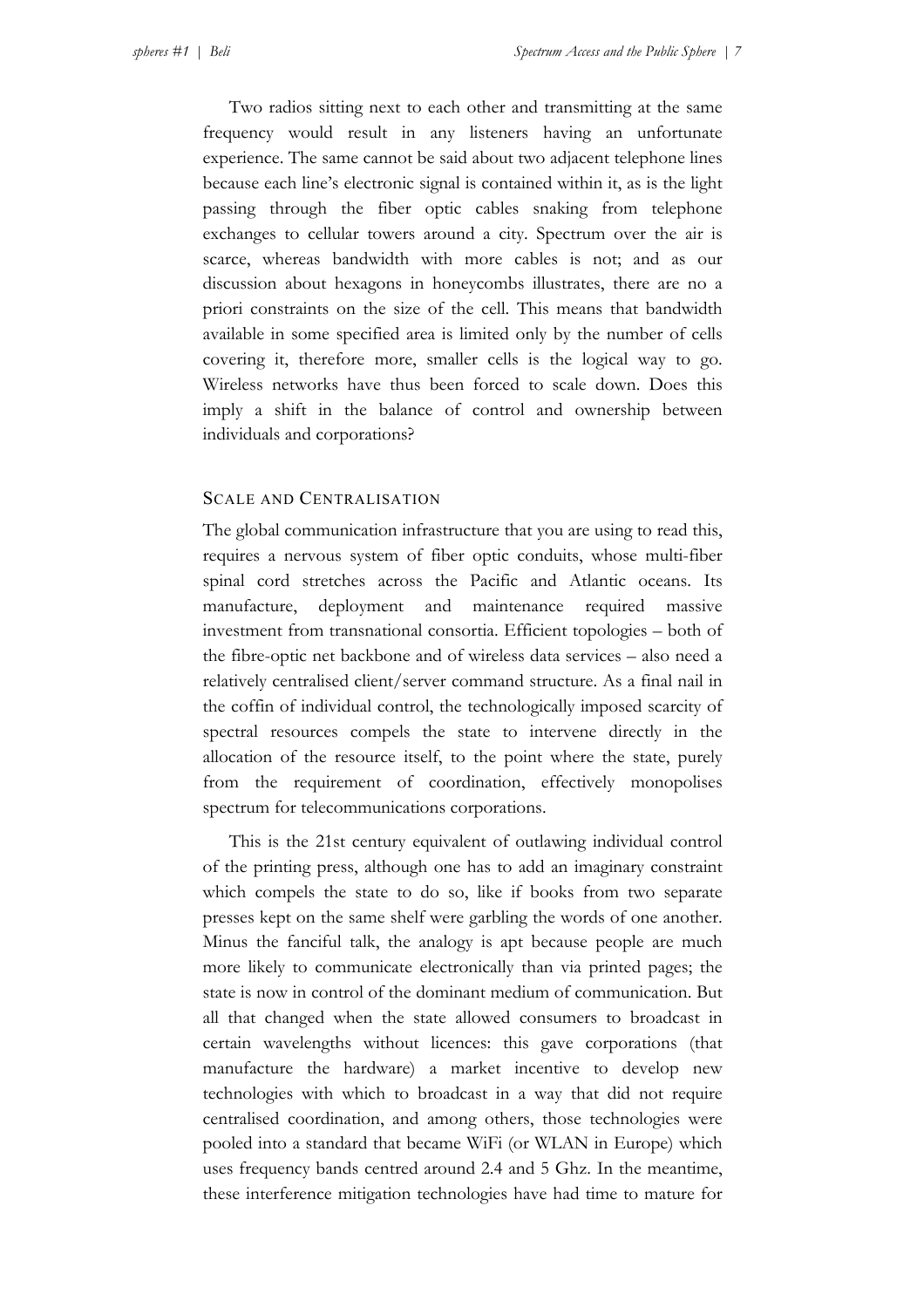use in primary cellular services, and have also become mainstream, so any smartphone that can make a phone call is also capable of connecting to a wireless router using WiFi. Its success has been beyond traditional telecommunications operators' wildest nightmares: by some estimates, two thirds of all smartphone data is sent using this messy, out-of-control technology through personally owned wireless broadcast devices (i.e. WiFi routers). <sup>6</sup> Clearly, there is a shift in the wind when it comes to the regulatory industrial complex that has been controlling global airwaves, and we are yet to see where they blow old assumptions.

Though radiation at 2.4 GHz is attenuated much faster than the longer wavelengths like the 700 to 1.800 Mhz typically used by cellular operators, this is not a problem as far as smaller cells are concerned if there are broadcast antennas (read: wireless routers) inside people's homes in the first place. In other words, we do not have to stop at personal use: citywide sharing of wireless networks is closer to being a reality. Wireless routers are not always distributed around a city in a perfect honeycomb pattern, however, and there are issues of trust and interference, because WiFi was primarily designed with a single set of users in mind. Plain vanilla WiFi also does not address issues such as handover (the real-time switch between one tower and another during the course of a phone call in a moving car). But enterprising startups such as [Republic Wireless](https://republicwireless.com/) have arisen to fill the gap, and write the controllers that have allowed WiFi to become part of the cellular ecosystem in the past two years; adoption of their hybrid network consisting of available WiFi hotspots coupled with a commercial operator's network is growing rapidly in the USA.

The rise of Republic Wireless would not have been possible without the explosion of WiFi hotspots that has happened in recent years which has been due, in large part, to another technological advance mentioned earlier: optical fibre. These fine threads of glass use light instead of electricity, and with the advent of dense wavelength division multiplexing (basically, an increase in optical resolution) are capable of a far higher data throughout than copper as well as being much cheaper bit-for-bit. Putting new optical infrastructure in place is expensive so, compared to copper, the minimum amount that a company would have to charge consumers to recoup costs would be relatively higher but the marginal cost of increasing their bandwidth would be relatively lower, so new data plans start out with much faster speeds than the previous generation on copper. If putting another wireless router in your house is seen to be more convenient than laying an ethernet cable to your neighbour's place to access his excess bandwidth, then what you end up

<sup>6</sup> Cp. Phil Goldstein, ["Deloitte: Two-Thirds of U.S. Consumers Prefer Wi-Fi over](http://www.fiercewireless.com/story/deloitte-two-thirds-us-consumers-prefer-wi-fi-over-cellular/2013-11-26)  [Cellular"](http://www.fiercewireless.com/story/deloitte-two-thirds-us-consumers-prefer-wi-fi-over-cellular/2013-11-26), *FierceWireless,* November 26, 2013.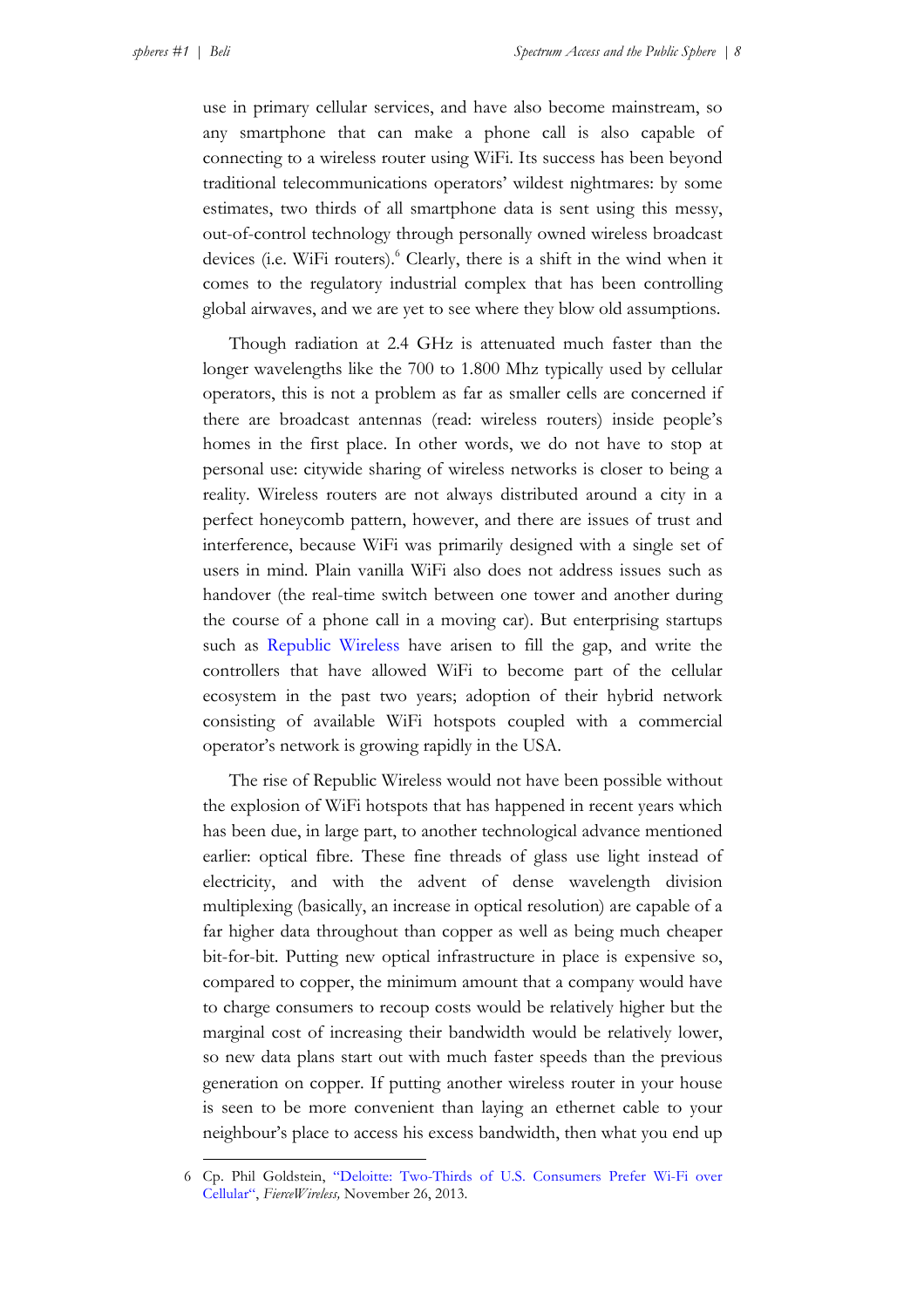with is a lot of cheap, usable wireless bandwidth just lying about – bandwidth that could be used.

Manufacturers of network hardware decide what the networks of the future will look like. They design the antennas that go onto the towers as well as into your mobile phone. According to marketing material available online, next generation networks will involve two things: (large-wavelength) transmission from the old towers which provides comprehensive but low-capacity coverage, and some sort of wireless router analogue with better etiquette with which to operate coherently with others of their kind, broadcasting at lower wavelengths into smaller cells – which they will try to induce users to place in their property and run off the excess (or at the very least, cheap) bandwidth available to their optical fibre-based internet. Depending on how it is implemented, this could either be an enlightened step toward the future or a valiant attempt to keep telecom providers' customers on a leash. The precedent is obvious; hardware lock-in is not new, and it has been illegal to 'jailbreak' your mobile phone for a while.

Another monopoly enforced by the state that has an important effect on the use of spectrum is the monopoly of ideas – the international patent regime. Even assuming two people could not possibly hit upon the same idea independently, one side effect of technological ideas initially being used for the highest paying clientele is that corporations that first implement them could consider the return on investment in serving less wealthy clients too small, and the latter could be entirely deprived of those new and better technologies – if the law allows the former to hold a monopoly on their manufacture. In our context, this could result in individuals being denied access to the improved WiFi analogue that telecom hardware manufacturers are claiming to have created.

Aside from disallowing control of property (by banning 'jailbreaking') and ideas (in the form of patents), the state can and has blocked its citizens from reaping the benefits of putting together multiple services in an intelligent way. As we have seen, the ability to integrate WiFi into traditional cellular networks – for instance by enabling soft handover to WiFi – has been around for a while, but the loss faced by telcos if their calls no longer go through their networks but instead through those of the internet service providers, has dissuaded them from adopting it. More than being unhelpful, it is possible that they have actively lobbied to impede user adoption of new paradigms: most glaring in India is the outlawing of calls starting from a computer and terminating at a mobile phone, with the gateway (link between the Internet and POTS) being within our borders. Suppose you, in Istanbul, use a VOIP tool like Skype or Viber to call someone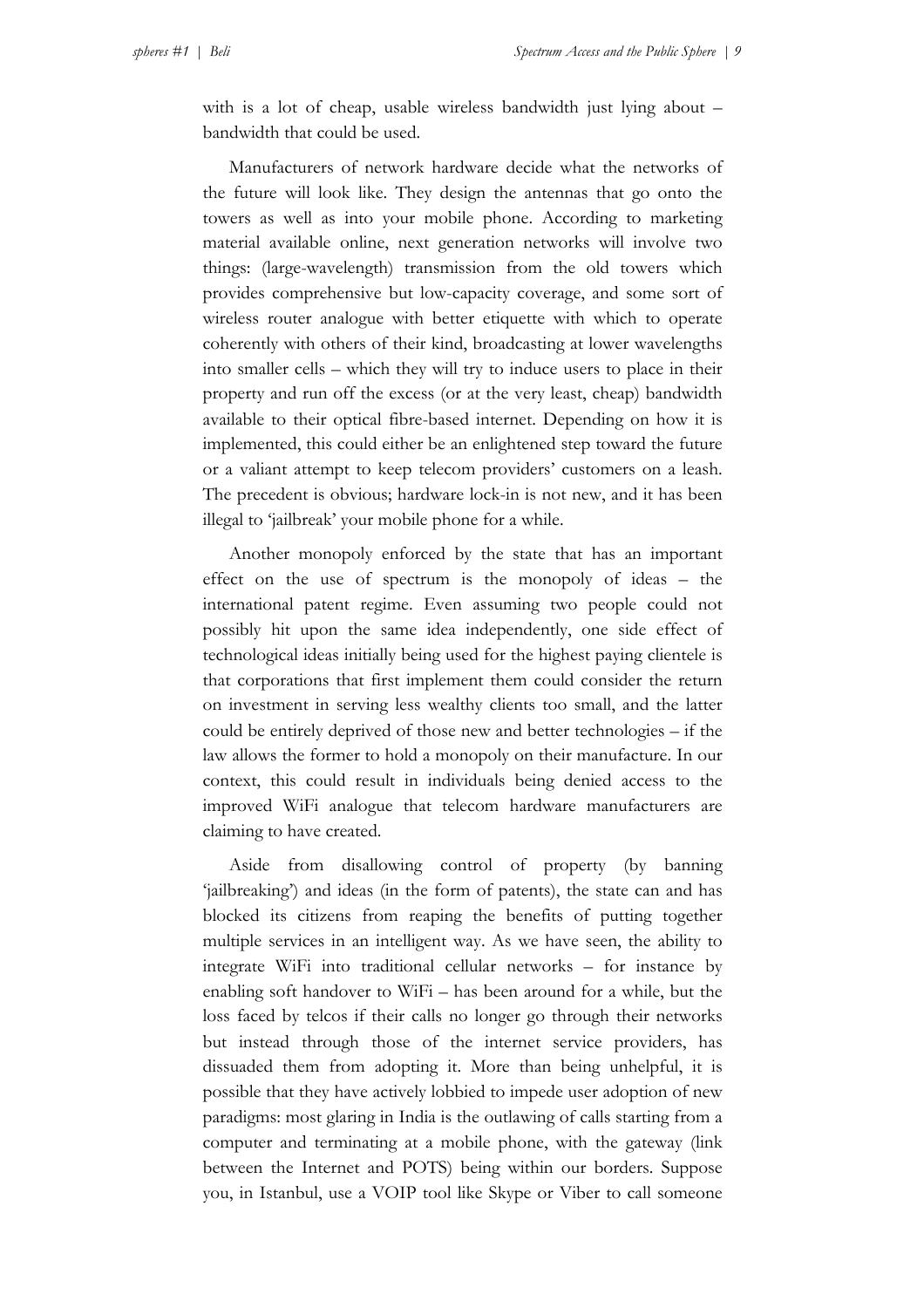sitting at her computer in Mumbai – that is fine. But supposing she is hooked up her computer to her brother's mobile phone, so that whenever someone VoIP calls her on her computer over the internet, a script running on her computer calls her over the POTS – essentially transferring the data onto the POTS network in the form of a plain old phone call. Then she could be arrested, because this scenario has been outlawed – in effect, the state has intervened to massively increase the cost of a service; the owners of this outmoded technology, which you are instead forced to use, are the only beneficiaries. But smartphones use wireless data, and broadband internet penetration is growing exponentially in the cities. So it is only a matter of time before WiFi ownership reaches a critical mass and then, when enough people wake up, popular desire for a Republic Wireless could pop up overnight.

What if you do not use the POTS network, commercial internet, and even the centralised administration of client/server architecture? New and improved decentralised [mesh routing protocols](http://en.wikipedia.org/wiki/Mesh_networking) like [BATMAN](http://en.wikipedia.org/wiki/B.A.T.M.A.N.) and implementations like [ROBIN](https://launchpad.net/robin) that allow networks to function without external, centralised coordination, combined with unidirectional WiFi antennas that can be used for two-way, point-topoint WiFi links – effectively, backhaul, the last ingredient required for a fully-functioning network (commercial wireline connectivity performed that task in the case of Republic Wireless above) – have allowed the founders of [guifi.net](http://www.guifi.net/) to create a spectrally efficient wireless network across tens of kilometres of the Spanish countryside completely outside the ambit of corporate service providers of any sort. Clearly, in the spirit of the GNU General Public Licence (GPL), they also created the Wireless Commons Licence, a framework for cooperation between users of a shared network. Though internally the guifi.net is entirely separate from commercial connectivity, it can operate in tandem with it, and has to connect to an internet exchange point to access the internet. But everyone in the mesh can communicate within without paying any operators, and users join organically. The growth of guifi.net could be seen as proof of the concept that users can share wireless devices to constitute an actual communications network.

But what of people who cannot afford the outlay for things like individual WiFi routers? There is significant overcapacity in most of the individually owned nodes in the example above, so just like large telecom corporations did in an earlier age, cheaper technology should make it possible for smaller players to achieve financial break-even in sparser markets. In fact, this decrease in cost has already enabled nonstate, non-corporate actors to help people living out of sight of both corporations and the state, step into the public consciousness.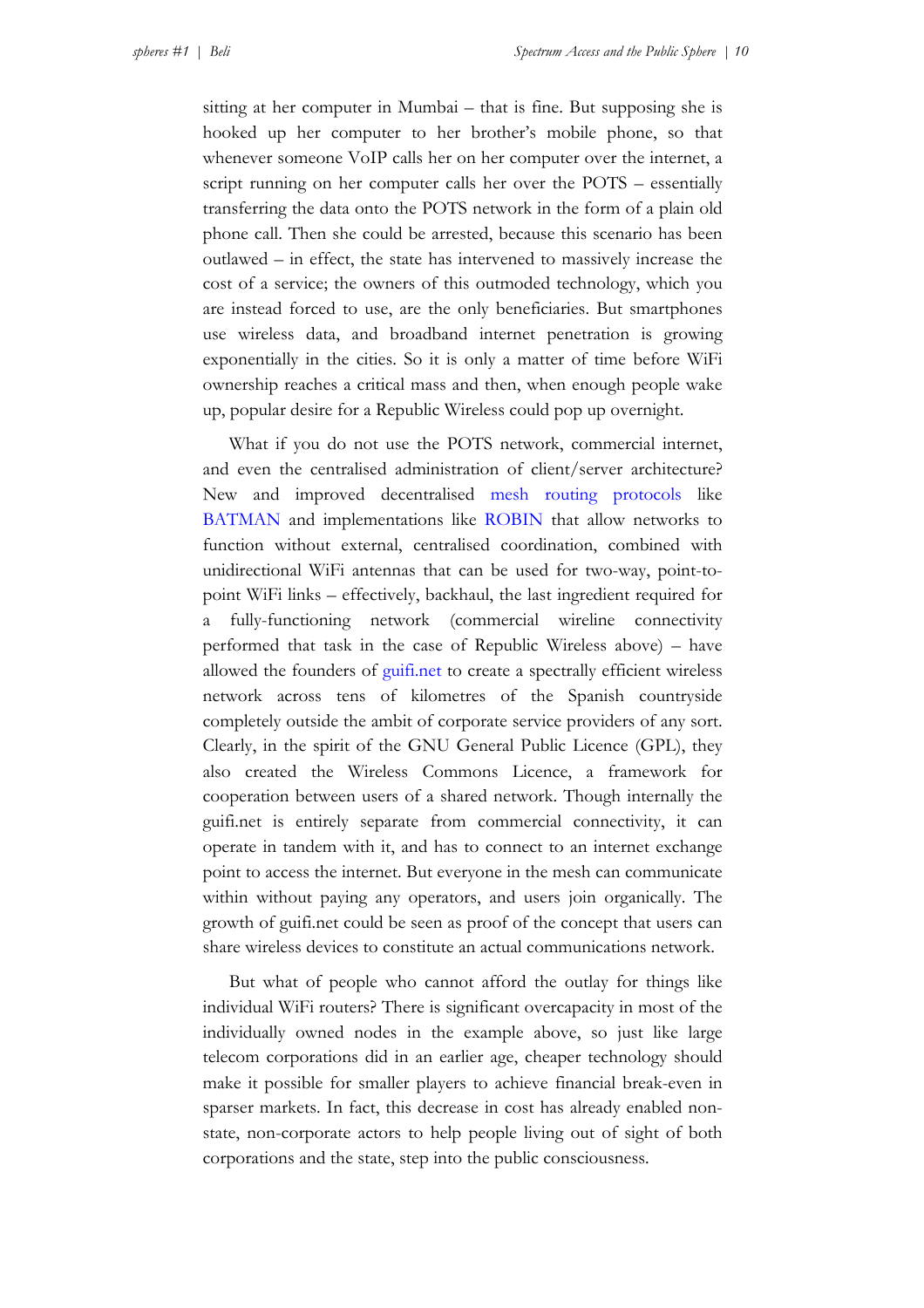AirJaldi is such an organisation. It began in the little hilltop town of Dharamsala in northern India, home to the Tibetan government in exile. Their approach to financing and building their mesh network has necessarily been more centralised as the population served is less techsavvy, generally poorer, and situated on the mountains of a developing country. They are actually two organisations: one, profit-making, represented by [airjaldi.com,](http://main.airjaldi.com/) and the non-profit, represented by [airjaldi.org](http://main.airjaldi.org/). The latter is supported by grants from funding agencies, but the former has actually achieved break-even in the market. Again, this has only been possible because of the humble point-to-point WiFi antenna – because radiating only in the direction you need to drastically decreases the power required and negates interference to receivers in other directions at the same time, this allows for a far cheaper backbone of communication relays to be set up between, say, a distant village and a mainstream telco's network.

## THE COMMONS: A TRAGEDY?

There are problems with the current model of spectrum ownership and allocation where the state leases bands of spectrum over a pre-ordained geographical area to companies using auctions – spectrum which the companies cannot lease to a third party. The auction fees that the telco pays the state is a sunk cost and cannot be invested into its wireless network, resulting in operators focusing on areas with the highest return on investment. These are inevitably urban areas; the poorer and more sparsely populated portion of the auction's geographical unit, whose welfare the auction fees supposedly go to, are deprived of a telecom network. But any method of allocating exclusive access, apart from an auction, would raise the spectre of favouritism. So the question of how best to maximise the utility of spectrum is a difficult one. One way to solve this conundrum is to look at it as a private resource and facilitate complete and permanent ownership and private buying and selling, just like land, which would have the expected benefits of immediately going to those who value it the most as well as the expected problems – speculative activity and long positions could cause bubbles and artificial scarcity. Also, regulatory overhead is inverted. The private ownership of intangibles has to be enforced by the government, as opposed to tangible things that you could fence off or lock up. The other attractive extreme would be to view it as a commons in a glorious technological future where people use intelligent devices possessing an 'etiquette' that allows them to speak to and speak past each other politely so that they can all function together in sweet harmony – Republic Wireless' achievements are baby steps in that direction. Or perhaps they need a conductor to coordinate them, a central brain that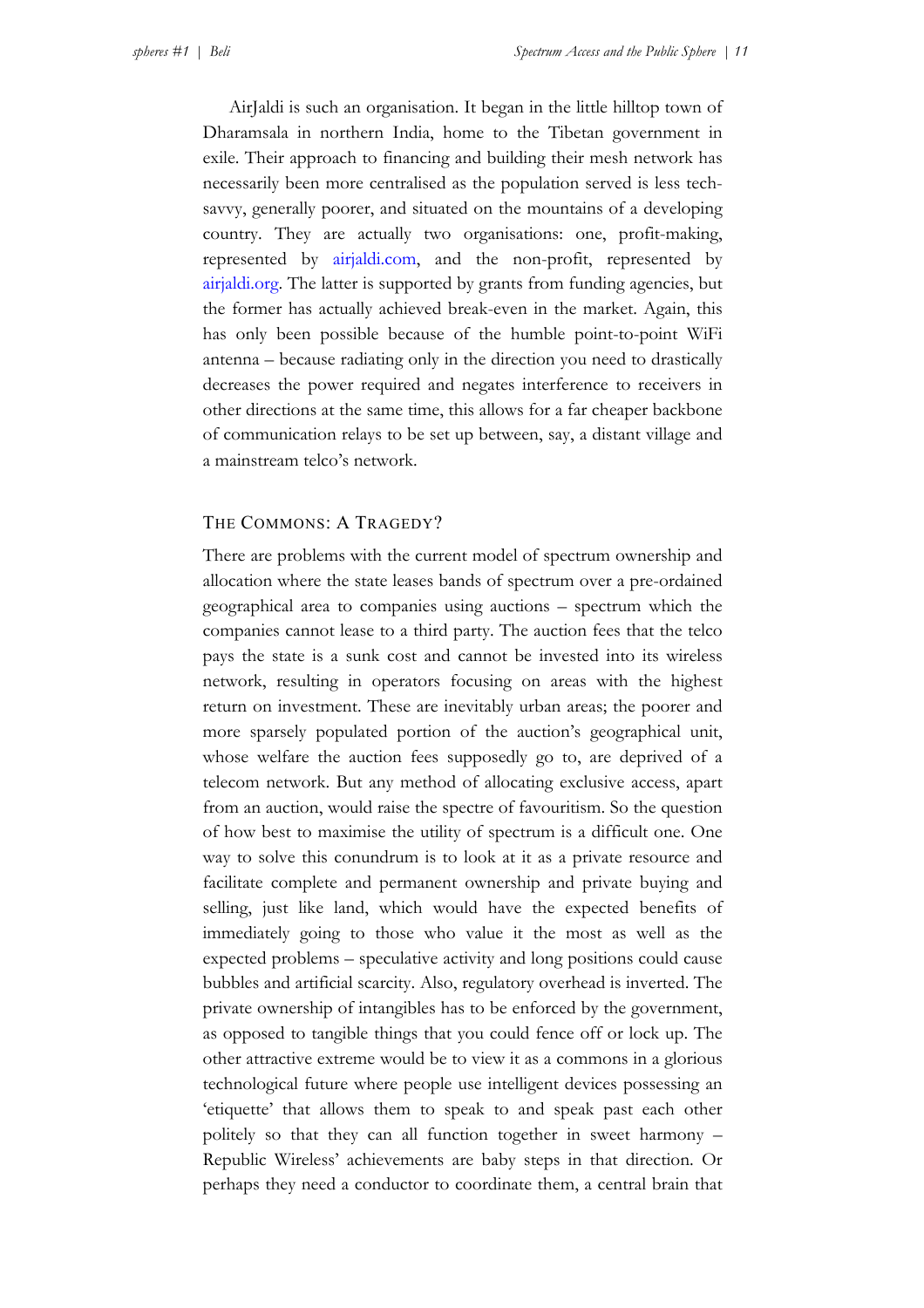is either owned by a consortium of companies or the state.<sup>7</sup> Or perhaps, in the short term at least, the best way forward is a mixture of exclusive allocation in the form of a lease as it is done today, and usage rights to secondary users with remuneration to the telecom company that presently owns it, decided upon by the market, regulation or a combination of the two.<sup>8</sup>

But a side effect of a state monopoly on spectrum is the strong incentive towards rent extraction – in other words, politicians have an incentive to charge telecom operators the highest prices they are willing to pay and use that money to finance pet populist schemes. For states to wean themselves off this source of revenue, seemingly produced out of thin air, would be hard. It is clearly not a problem with a trivial answer, and economists and engineers are discussing and debating this in various fora;<sup>9</sup> the same spirit of scientific debate that informed administrators and the public alike, is in operation. If not the tree of liberty, perhaps the shrub of optimal resource utilisation for a broader and more resilient public sphere might be nourished by the blood of dueling telecom experts.

Telecom is to the public sphere today what the printing press was to that of the 16th century. It needs access to spectrum, and to technology that enables the use of that spectrum. To free the means of communication, the state has to legalise unlicensed (or minimally licensed) access to the spectrum and thus create a potential market, which free enterprise can then fill. Optimising the public good is not that simple, however: deregulating spectrum so as to create a market for WiFi for personal use  $-$  devices that can coexist with each other  $-$  is easier than incentivising the creation of efficient, unlicensed networks made up of devices that cooperate. In other words, people would be willing to buy a wireless router, which they can use inside their apartment, because they are paying for exactly what they would be using. It is less likely that they would fork out the extra cash for networking hardware that allows their router to cooperate with other similar network-intelligent devices and form a mesh – because our homo economicus has no guarantee that his neighbours would also buy that device and make the extra money worthwhile. This is a concept, which falls squarely into the so called "tragedy of the commons"<sup>10</sup>

<sup>7</sup> For an example of a database in operation, see this this [TV Whitespace Database.](http://whitespaces.spectrumbridge.com/Main.aspx)

<sup>8</sup> Cp. Jon M. Peha and Sooksan Panichpapiboon, ["Real-Time Secondary Markets for](http://users.ece.cmu.edu/~peha/RealTimeSecondaryMkt.pdf)  [Spectrum"](http://users.ece.cmu.edu/~peha/RealTimeSecondaryMkt.pdf), *Telecommunications Policy,* 28, 2004, pp. 603–618.

<sup>9</sup> Like the New America Foundation in the US; sadly not so much in India, because the Indian government has been rather opaque about its decisions until now, though that is changing.

<sup>10</sup> Cp. Durga P. Satapathy and Jon M. Peha, ["Spectrum Sharing without Licences:](http://users.ece.cmu.edu/~peha/TPRC96.pdf)  [Opportunities and Dangers",](http://users.ece.cmu.edu/~peha/TPRC96.pdf) *Proceedings of The Telecommunications Policy Research Conference (TPRC)*, 1996, pp. 15–29, p. 16.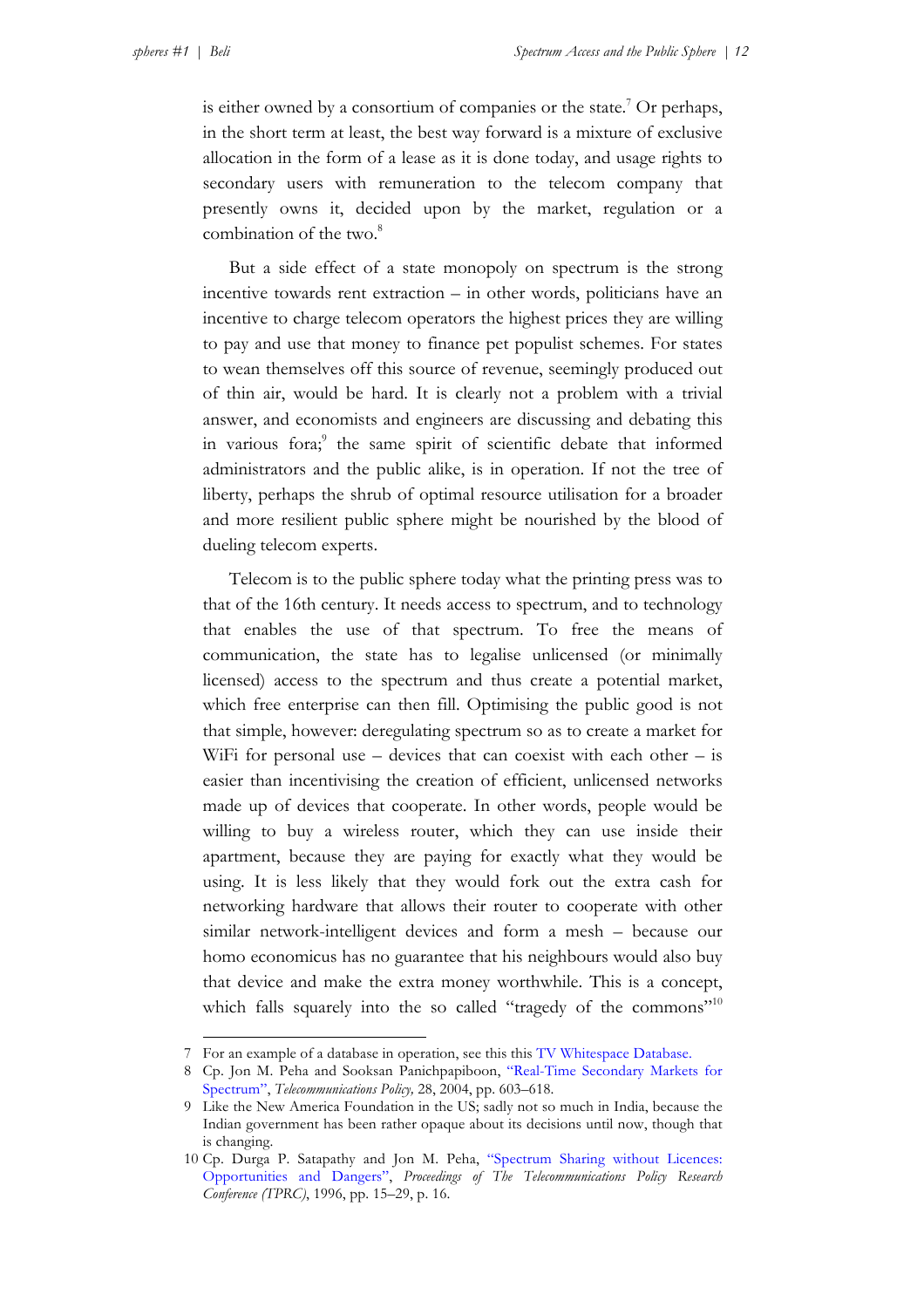except that instead of exhausting a common resource, the tragedy here is that for a common resource – the mesh – to be created, everyone has to cooperate. In other words, there is a positive externality, which increases with the size of the network. If the big manufacturers do not bet on this happening, there is a case for state-funded research. But has there really been a failure of the market?

#### WHITESPACE

When television went from terrestrial analogue to satellite and digital, the digital dividend freed up spectrum that either used to be kept as 'guard bands' around the wavelengths used for the old TV channels or were occupied by the TV channels themselves. Some broadcast frequencies might also be limited in their coverage to certain geographical areas, thereby leaving large swathes of countryside with a free band in those wavelengths. These unused swathes of spectrum are called whitespaces. Governments have stepped in and there are a number of studies being carried out on the feasibility of using these wavelengths.

But a number of companies, including the likes of Google, Microsoft and Intel, have come together to form organisations dedicated to exploring the use of whitespace for rural internet access – like the White Spaces Coalition, the Wireless Innovation Alliance and the Whitespace Alliance, the last of which has adopted IEEE's 802.22 wireless standard, calling it Wi-FAR – essentially WiFi that operates at lower frequencies (below 700 MHz) to cover much larger areas with a maximum radius of around 60 kilometres. That is more than 10.000 square kilometres per antenna.

While industry should be allowed to produce, deploy and operate to the best of its ability, legitimate technological concerns should not be gamed to create egregious constraints on citizens' rights. This will be hard because there are strong incentives for governments to collude, both because of the protection money they stand to gain through spectrum auctions and the ease with which they can coerce the centralised human and network resources of traditional telecom companies to surveil their customers. But if the choice is between old ways of doing business and the greatly increased ease, efficiency and freedom of unlicensed networks, then nothing is really too big to fail – binding the market in a regulatory straitjacket to suit old business models would mean passing on an incredible opportunity to broaden and strengthen the public sphere. Right now, whitespace technology is being trialled by IIT-Bombay in India in partnership with the Whitespace Alliance. The example of TV whitespace – where governments and corporations are working separately towards the